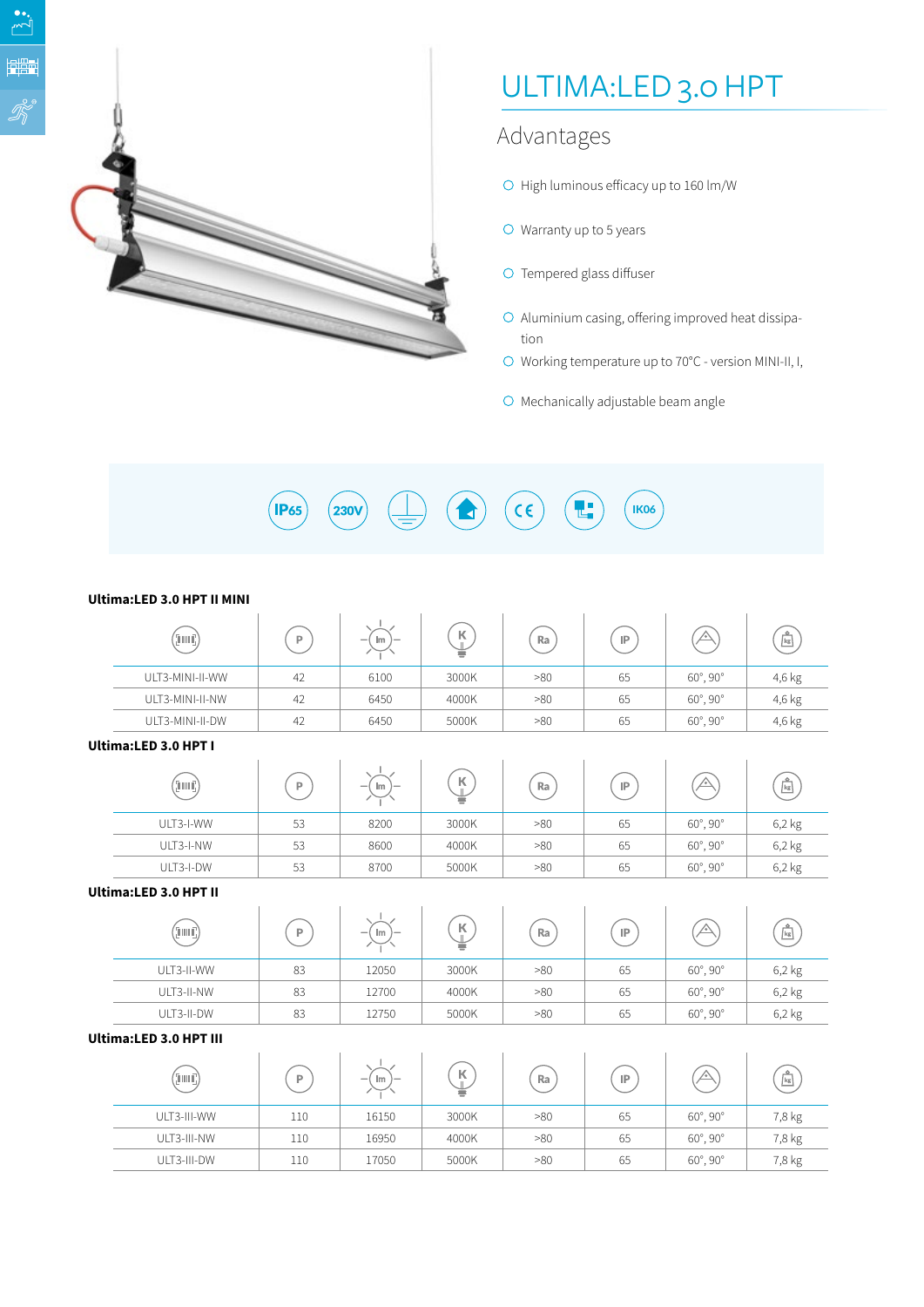### **Ultima:LED 3.0 HPT IV**

| '(OUN)     | Þ   | Im<br>$\sim$<br>$\overline{\phantom{a}}$ | К<br>€ | Ra  | IP | ∕∘`                  | ᅀ<br>$\log$ |
|------------|-----|------------------------------------------|--------|-----|----|----------------------|-------------|
| ULT3-IV-WW | 145 | 20300                                    | 3000K  | >80 | 65 | $60^\circ, 90^\circ$ | 7,8 kg      |
| ULT3-IV-NW | 145 | 21350                                    | 4000K  | >80 | 65 | $60^\circ, 90^\circ$ | 7,8 kg      |
| ULT3-IV-DW | 145 | 21400                                    | 5000K  | >80 | 65 | $60^\circ, 90^\circ$ | 7,8 kg      |

## Dimensions and Logistics



| <b>TOO NOTE</b> | ш   |      | W   | TIMIN        |                | .<br><b>State State State</b><br>and the contract | <b>Contract</b><br>E |
|-----------------|-----|------|-----|--------------|----------------|---------------------------------------------------|----------------------|
| ULT3-MINI-II    | 230 | 838  | 126 | ULT3-MINI-II | 4              | 34                                                | 120x80               |
| ULT3-I          | 230 | 1108 | 126 | ULT3-I       | 4              | 34                                                | 120x80               |
| ULT3-II         | 230 | 1108 | 126 | ULT3-II      | 4              | 34                                                | 120×80               |
| ULT3-III        | 230 | 1405 | 126 | ULT3-III     | $\overline{ }$ | 64                                                | 130×80               |
| ULT3-IV         | 230 | 1405 | 126 | ULT3-IV      | $\sim$         | 64                                                | 130×80               |